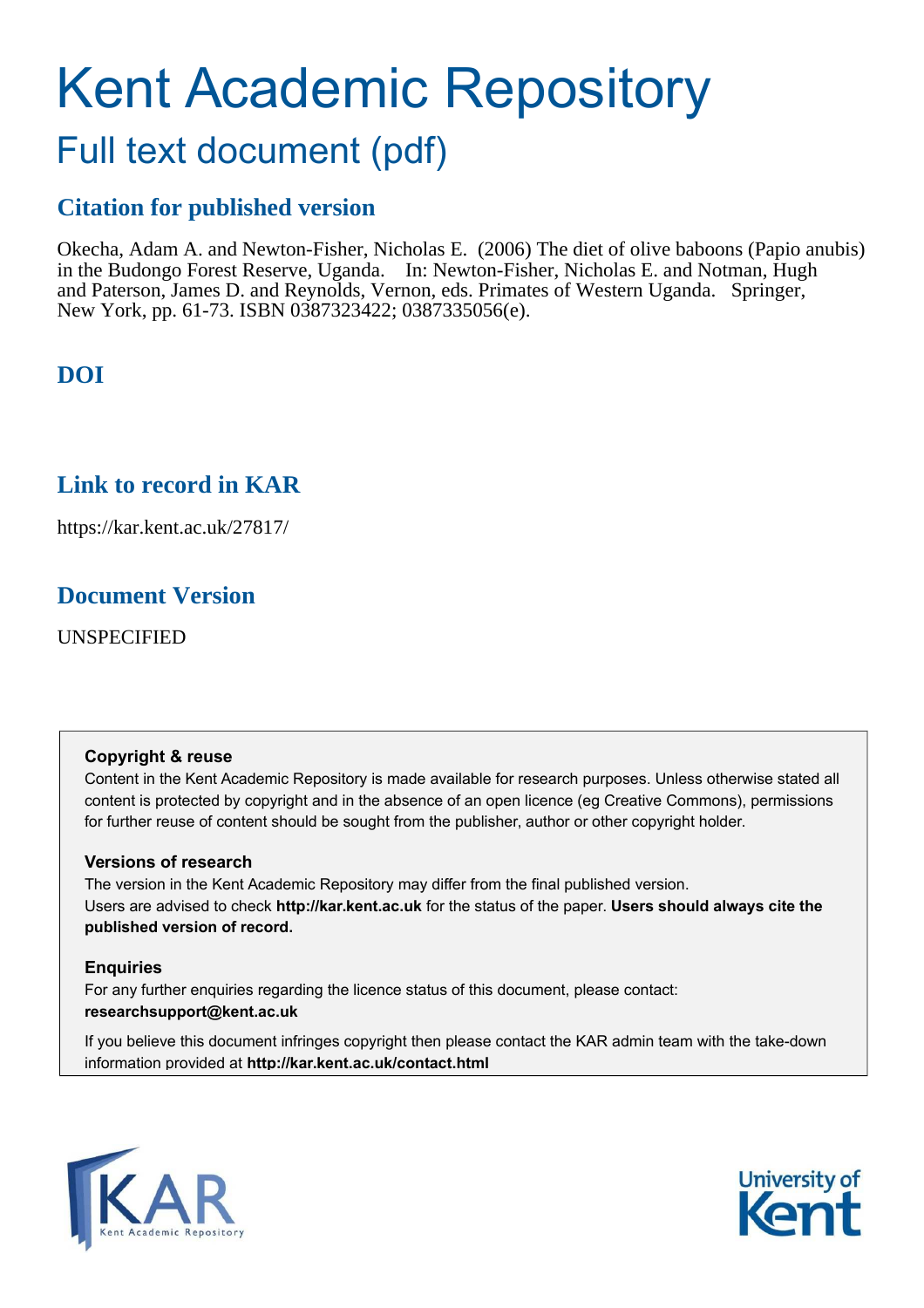#### CHAPTER FOUR

# **The Diet of Olive Baboons (***Papio anubis***) in the Budongo Forest Reserve, Uganda**

*Adam Alberts Okecha and Nicholas E. Newton-Fisher*

#### **INTRODUCTION**

Baboons (genus *Papio*) are large-bodied, semi-terrestrial monkeys that occupy a diversity of habitats. Across populations, they show wide variation in dietary composition and in their foraging behavior (Whiten *et al.*, 1991). Early studies concluded that baboons were generalist feeders (De Vore & Hall, 1965; Rowell, 1966; Ransom, 1971; Harding, 1981), with Rowell (1966) saying of Ugandan baboons: "a list of plants eaten would probably be approximate to the botanical species for the area," but it is now clear that baboons selectively exploit their environment (Hamilton *et al.*, 1978; Norton *et al.*, 1987; Whiten *et al.*, 1991).

Adam Alberts Okecha . Faculty of Forestry and Nature Conservation, Makerere University, Kampala, Uganda **Nicholas E. Newton-Fisher** . Department of Anthropology, University of Kent, Canterbury, Kent, United Kingdom.

*Primates of Western Uganda,* edited by Nicholas E. Newton-Fisher, Hugh Notman, Vernon Reynolds, and James D. Paterson. Springer, New York, 2006.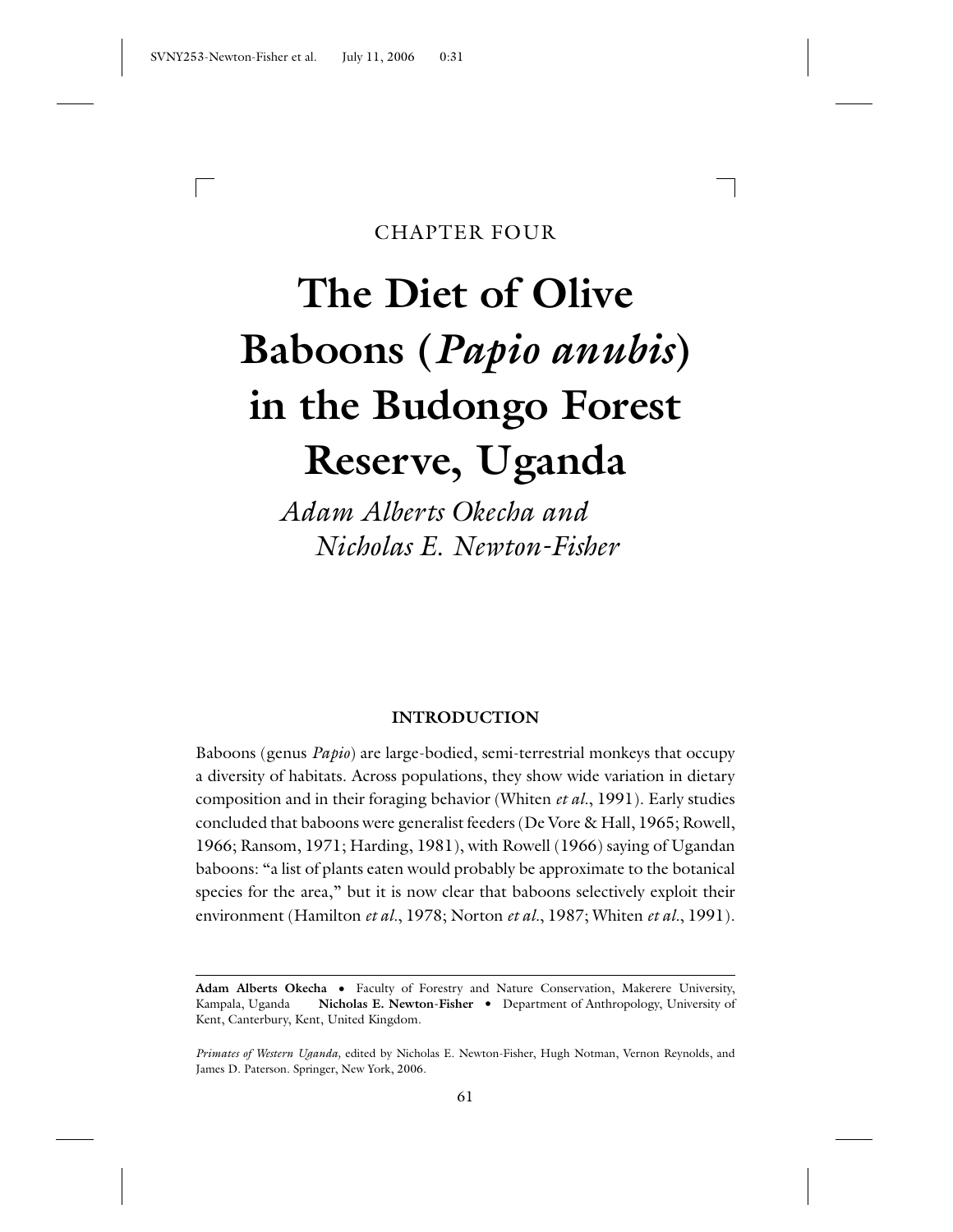Such selectivity would be predicted from a consideration of the wide variation in nutritional content and digestibility of potential food items, together with the need for foraging baboons to satisfy nutritional and energetic demands. The baboon foraging adaptation, in general terms, may be to selectively exploit a wide array of plant foods to satisfy energetic and nutritional needs when faced with a shifting mosaic of possibilities (Norton *et al.*, 1987).

The variation in diet between baboon populations has been used to investigate the influence of ecology on both diet and foraging behavior (Hill & Dunbar, 2002), but few such quantitative data have been published for forestdwelling baboons (cf. Paterson, Chapter 5, this volume). These data are likely to be important, as savannah and forest habitats will present different ecological conditions and resources to foraging baboons. Tropical forests typically show less dramatic seasonality in comparison with savannah habitats, and so forest-living baboons should experience a wider and potentially more consistent resource base, which may influence both dietary composition and feeding time.

Furthermore, such data will be useful for interspecific comparisons. Forestliving baboons may be significant competitors with sympatric chimpanzees (*Pan troglodytes*) despite contrasts in foraging strategies. While baboons follow a selective–generalist strategy, chimpanzees typically show a reliance on ripe fruit (Wrangham, 1986). Baboons may have the advantage in scramble competition where the two species target fruit of the same plant species, as they are better able to digest unripe fruit (Wrangham *et al.* 1998; Lambert, 2005). There are few data available to test whether such competition occurs. Peters and O'Brien (1981) reported a dietary overlap between baboons and chimpanzees of only 18.3%, but a much greater degree of overlap (around 50%) was found recently in a study of sympatric baboons (*Papio cynocephalus*) and chimpanzees (*Pan t. schweinfurthii*) in the Mahale Mountains National Park, Tanzania (Matsumoto-Oda & Kasagual, 2000).

Here, as a preliminary step in investigating potential feeding competition and to broaden the knowledge of baboon foraging strategies, we describe the diet of forest-living olive baboons (*Papio anubis*) from the Sonso region of the Budongo Forest Reserve, where they live sympatrically with chimpanzees (*P. t. schweinfurthii*). The diet of these chimpanzees has been well studied (Newton-Fisher, 1999b; Tweheyo & Obua, 2001), but comparable data for baboons have not been collected.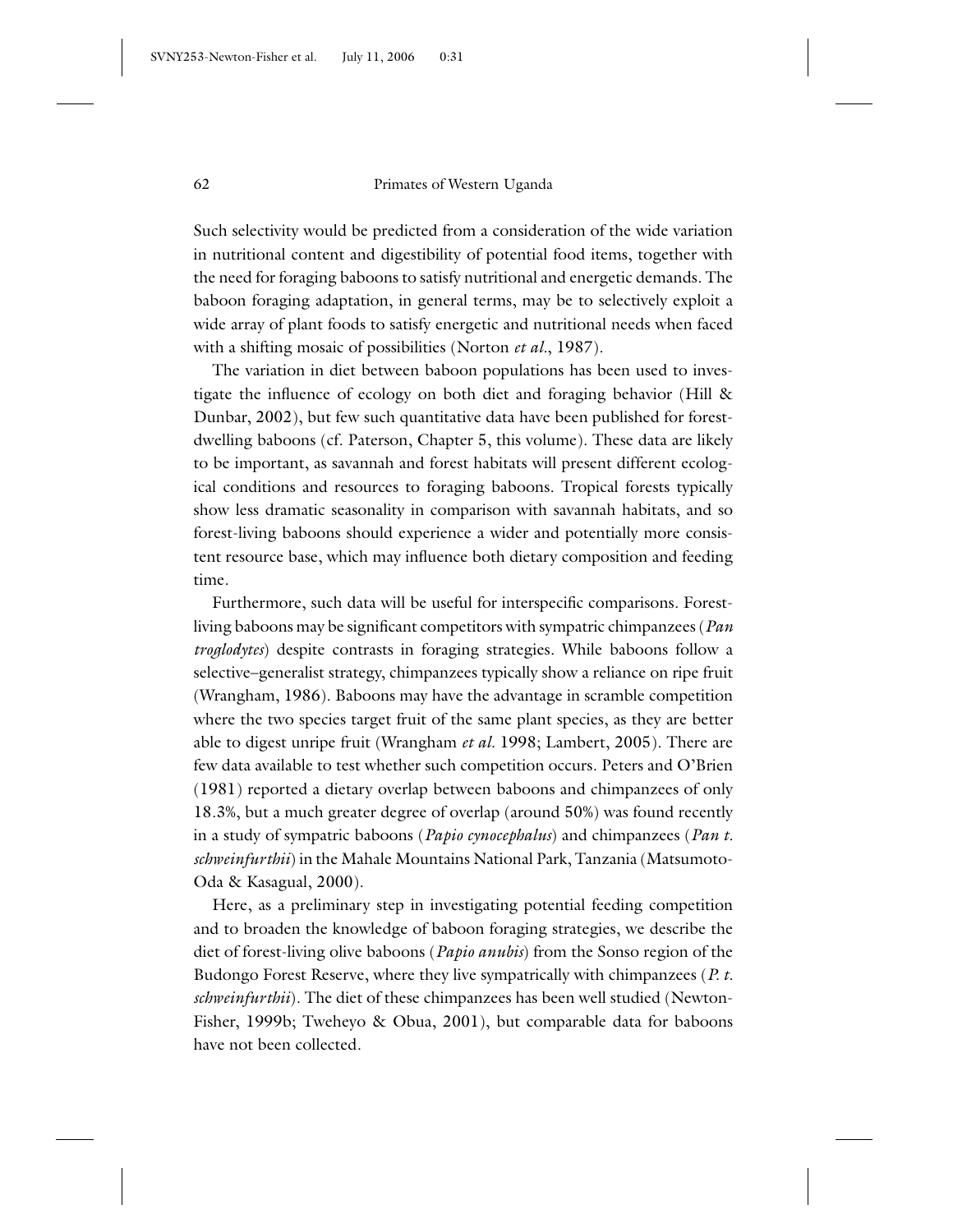#### **METHODOLOGY**

#### **Study Site and Subjects**

This study was conducted in the Budongo Forest Reserve, Uganda, in the region (compartment N3) of the largely defunct Sonso sawmill and the Budongo Forest Project (BFP) field station. Budongo forest is classified as moist, mediumaltitude, and semi-deciduous (Eggeling, 1947; Langdale-Brown *et al.*, 1964; Howard *et al.*, 1991), and is one of the most botanically diverse forest reserves in Uganda (Synnott, 1985; Howard, 1991).

The olive baboons that were the subjects of this study were members of the Sonso Sawmill troop. This troop consisted of nine individuals at the beginning of the study, increasing to 10 with the birth of an infant, and represented an immigrant population. Baboons were not present in this area in the early 1970s, but were resident from the early 1990s (V. Reynolds, personal communication). It seems likely that baboons moved into the sawmill clearing after the cessation of the intensive sawing operations, and came from a population of olive baboons living beyond the edge of the forest (Paterson, Chapter 5, this volume). These baboons were partially habituated at the start of the study; they were commonly sighted within the site of the BFP field station, coming mainly to raid garbage.

#### **Data Collection**

Data were collected between September 1999 and February 2000, for a total of 20 weeks, divided evenly between the wet and dry season. Scan and *ad libitum* sampling (Altmann, 1974) was conducted from dawn to dusk or until poor visibility set in. Altogether, 7722 feeding records were taken for both seasons, representing 2621 and 5301 feeding records for rainy and dry seasons, respectively. Lower sampling in the wet season was the result of data collection being interrupted by heavy rain and poorer levels of habituation of the study subjects.

#### **RESULTS**

The Sonso baboons spent 47% of the time that they spent feeding consuming fruits and seeds (34% on fruits, 13% on seeds), 17% of this time eating leaves, and 17% feeding on food items raided from garbage. The remaining 19% of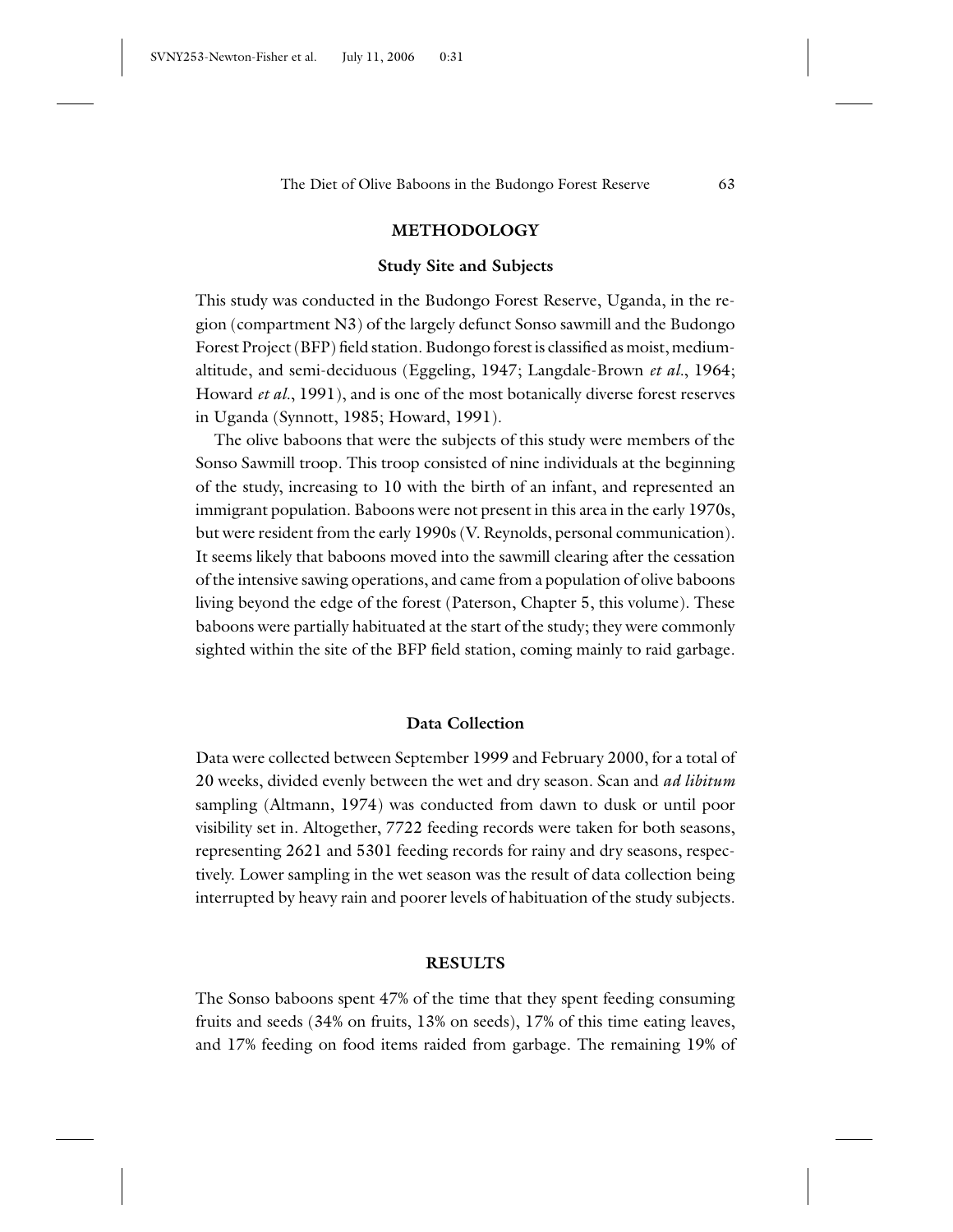feeding time was spent on stems, bark seedlings, roots, and items obtained through agricultural crop raiding.

A total of 51 identified wild plant species were recorded as providing food items for baboons during the 6-month study period (Table 1). The cumulative number of species eaten approached an asymptote after about 12 weeks of study (Figure 1), suggesting that these 51 species represent the bulk of the diet of this baboon population. Observations were made in both the wettest and driest seasons, and so any large seasonal shifts in diet should be included in these data, although undoubtedly more species would be recorded with longer observation time and at other times of the year. Twenty-one species were regularly and consistently consumed, with each accounting for 0.5% or more of the time spent feeding (Table 2).

#### **Diet by Food Item (Figure 2)**

#### *Leaves*

The bulk of foliage was provided by *Broussonetia papyrifera* (paper mulberry), accounting for an average of 13% of total feeding records. Other species that contributed appreciably to the amount of recorded feeding on leaves were *Amaranthus* sp. (herb), *Desmodium intotuene* (creeper), and *Pannicum maximum* (grass).

#### *Fruit*

During the wet season, *Celtis durandii* constituted the highest proportion of fruit records (7%), while those of *Raphia farinifera* constituted the highest records (7%) during the dry season. *C. durandii* is one of the most common main canopy trees in the study area (Plumptre, 1996; Newton-Fisher, 1997). It produces large quantities of fruit from September through October and occasionally into December. *R. farinifera*, a palm tree, produces long strands of nuts. The mesocarp of a ripe fresh nut is scraped from the central nut and eaten by the baboons. The remaining nut is eaten only after it has become hydrated and begun to sprout (below). Other species that contribute appreciably to fruit diet are *Lantana camara*, *B. papyrifera*, *Physalis peruviana*, *Psidium guajava*, *Ficus sur*, *Ficus exasperata*, *Cleitopholis patens*, *Tetrapleura tetraptera*, and *Margaritaria discoideus*. *Lantana camara*, *B. papyrifera*, and *P. guajava* are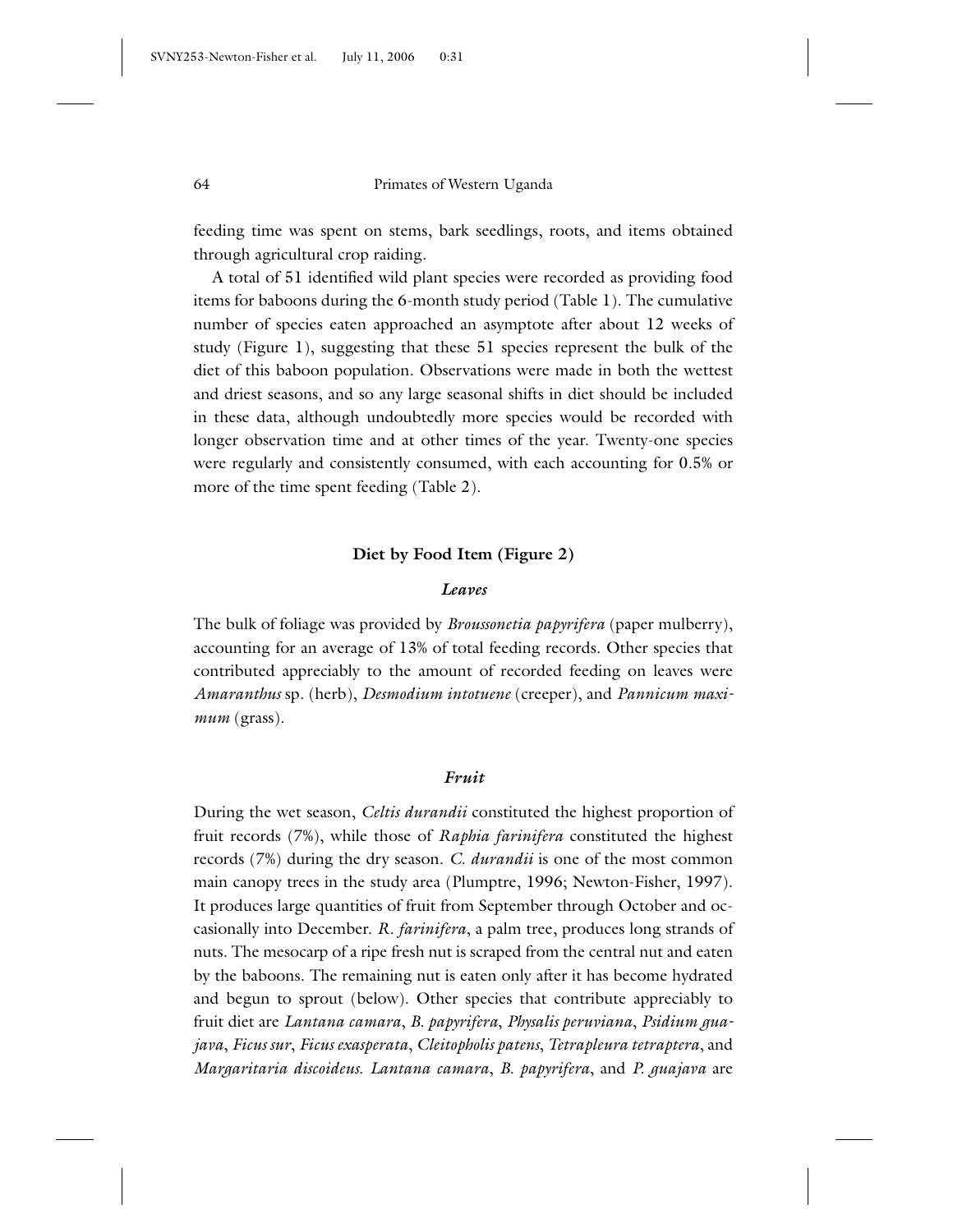**Table 1.** Food items in the diet of the olive baboons from the Sonso sawmill troop, Budongo Forest, Uganda

| Species                  | Leaves       | Fruit        | Seed         | Stem | Bark | Root | Seedling |
|--------------------------|--------------|--------------|--------------|------|------|------|----------|
| Acalypha sp.             | $\checkmark$ |              |              |      |      |      |          |
| Aframomum sp.            | ✓            | $\checkmark$ | $\checkmark$ | ✓    |      | ✓    |          |
| Albizia coriaria         |              |              |              |      |      |      |          |
| Albizia zygia            |              |              |              |      |      |      |          |
| Amaranthus sp.           | ✓            |              |              |      |      |      |          |
| Aneiloma euquietiale     |              |              |              |      |      |      |          |
| Brachiaria brizantha     |              |              | ✓            |      |      |      |          |
| Broussonetia papyrifera  |              | ✓            |              |      |      |      |          |
| Caloncoba schweinfurthii |              |              |              |      |      |      |          |
| Canna indica             |              |              |              |      |      |      |          |
| Celtis durandii          |              |              |              |      |      |      |          |
| Citropsis sp.            |              |              |              |      |      |      |          |
| Cleitopholis patens      |              |              |              |      |      |      |          |
| Climbers (unknown)       |              | ✓            |              |      |      |      |          |
| Coffea robusta           |              | ✓            |              |      |      |      |          |
| Coffea sp.               |              | ✓            |              |      |      |      |          |
| Commelina sp.            | √            |              |              |      |      |      |          |
| Cordia melinii           |              | ✓            |              |      |      |      |          |
| Croton macrostachys      |              |              |              |      |      |      |          |
| Curcunis arculeatus      |              |              |              |      |      |      |          |
| Datura sp.               |              |              |              |      |      |      |          |
| Desmodium intotuene      |              |              |              |      |      |      |          |
| Eleusine jaegeri         |              |              |              |      |      |      |          |
| Erythrophleum suaveolens |              | ✓            |              |      |      |      |          |
| Euphorbia teke           |              |              |              |      |      |      |          |
| Ficus exasperata         |              | ✓            |              |      |      |      |          |
| Ficus polita             |              |              |              |      |      |      |          |
| Ficus sansibarica        |              |              |              |      |      |      |          |
| Ficus saussureana        |              | ✓            |              |      |      |      |          |
| <i>Ficus</i> sp.         |              |              |              |      |      |      |          |
| Ficus sur                |              | ✓            |              |      |      |      |          |
| Ficus varifolia          |              |              |              |      |      |      |          |
| Iodes africana           |              |              |              |      |      |      |          |
| Khaya anthotheca         |              |              |              |      |      |      |          |
| Lantana camara           |              | ✓            |              |      |      |      |          |
| Leptapsis sp.            |              |              |              |      |      |      |          |
| Marantochloa sp.         |              |              |              | √    |      |      |          |
| Margaritaria discoideus  |              |              |              |      |      |      |          |
| Myrianthus holstii       |              |              |              |      |      |      |          |
| Palisota mannii          |              |              |              |      |      |      |          |
| Pannicum maximum         |              |              |              |      |      |      |          |

(*Cont.*)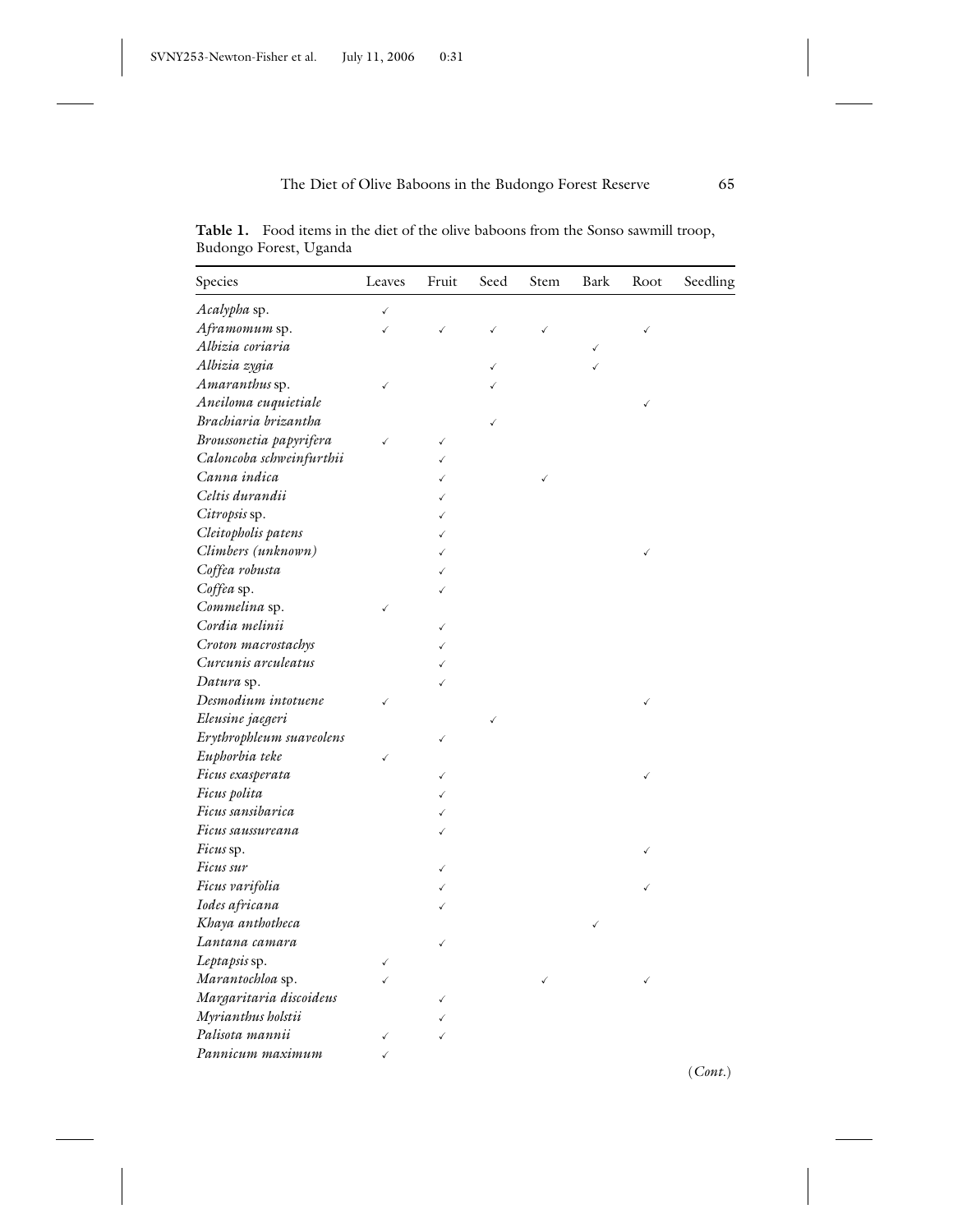**Table 1.** *(Continued)*

| Species                  | Leaves | Fruit | Seed | Stem | Bark | Root | Seedling |
|--------------------------|--------|-------|------|------|------|------|----------|
| Physalis peruviana       |        |       |      |      |      |      |          |
| Pollia condensate        |        |       |      |      |      |      |          |
| Prunus africana          |        |       |      |      |      |      |          |
| Psidium guajava          |        |       |      |      |      |      |          |
| Raphia farinifera        |        |       |      |      |      |      |          |
| Ricinodendron heudelotii |        |       |      |      |      |      |          |
| Sarcophrynium            |        |       |      |      |      |      |          |
| schweinfurthianium       |        |       |      |      |      |      |          |
| Teclea nobilis           |        |       |      |      |      |      |          |
| Tetrapleura tetraptera   |        |       |      |      |      |      |          |
| Unknown                  |        |       |      |      |      |      |          |

Data are from scan sampling and ad libitum observations.  $A \vee$  indicates that the baboons were observed to feed on the item.

exotics. *F. sur* was the primary fig species consumed between September and November 1999, while *F. exasperata* became the main fig species between December 1999 and February 2000.

#### *Seeds*

Two main species contributed to the bulk of seed diet: *Ricinodendron heudelotii* and *R. farinifera*. *R. heudelotii* produces a fruit containing two hard-shelled



Figure 1. Cumulative number of species on which baboons were observed to feed, plotted by number of weeks of observation.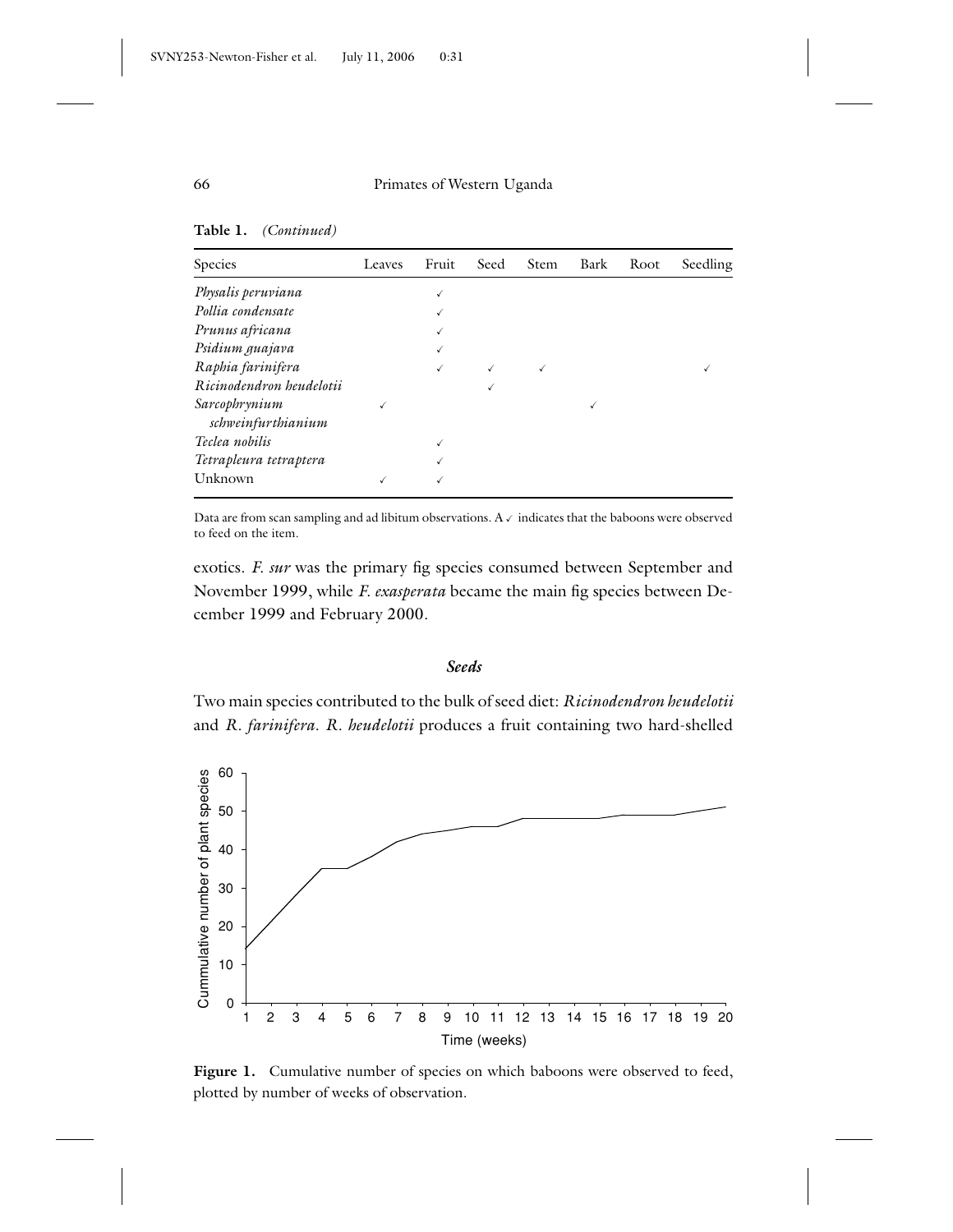**Table 2.** Species accounting for 0.5% or more of time spent feeding

| Species                          | Percentage |
|----------------------------------|------------|
| Broussonetia papyrifera          | 17.65      |
| Raphia farinifera                | 12.49      |
| Ricinodendron heudelotii         | 8.52       |
| Celtis durandii                  | 5.78       |
| Lantana camara                   | 4.17       |
| Ficus exasperata                 | 4.11       |
| Physalis peruviana               | 3.42       |
| Sarcophrynium schweinfurthianium | 2.74       |
| Psidium guajava                  | 2.54       |
| <i>Amaranthus</i> sp.            | 2.07       |
| Ficus sur                        | 1.92       |
| Desmodium intotuene              | 1.73       |
| Pannicum maximum                 | 1.49       |
| Pennisetum purpureum             | 1.39       |
| Aframomum sp.                    | 1.17       |
| Khaya anthotheca                 | 1.09       |
| Cleitopholis patens              | 1.07       |
| Eleusine jaegeri                 | 0.96       |
| Marantochloa sp.                 | 0.75       |
| Tetrapleura tetraptera           | 0.71       |
| Palisota mannii                  | 0.60       |

nuts. The baboons were not seen eating the flesh of this fruit, nor climbing up trees to obtain them; they made use of the fruit after it had fallen and rotted sufficiently and the nut had been disengaged. They usually cracked the hard nut with their molar teeth and ate the endosperm, spitting out the shell. *R. farinifera* seeds were only eaten when hydrated and sprouting, the baboons uprooting the seedling, consuming the meristem or pith, cracking the nut, and eating the remainder of the embryo. Other species that provided seeds to the diet were *Amaranthus* sp., *Albizia zygia*, *Eleussine jaegeri*, and *Brachiaria brizantha*. The last two of these are grasses, which are mainly available during the dry season (December 1999–February 2000).

#### *Stems*

These accounted for 7% of feeding records, of which *Sarcophrynium schweinfurthianium* (herb species found in swamps along River Sonso) contributed 2.7%. Of the tree species, only the stem of *R. farinifera* trees that had been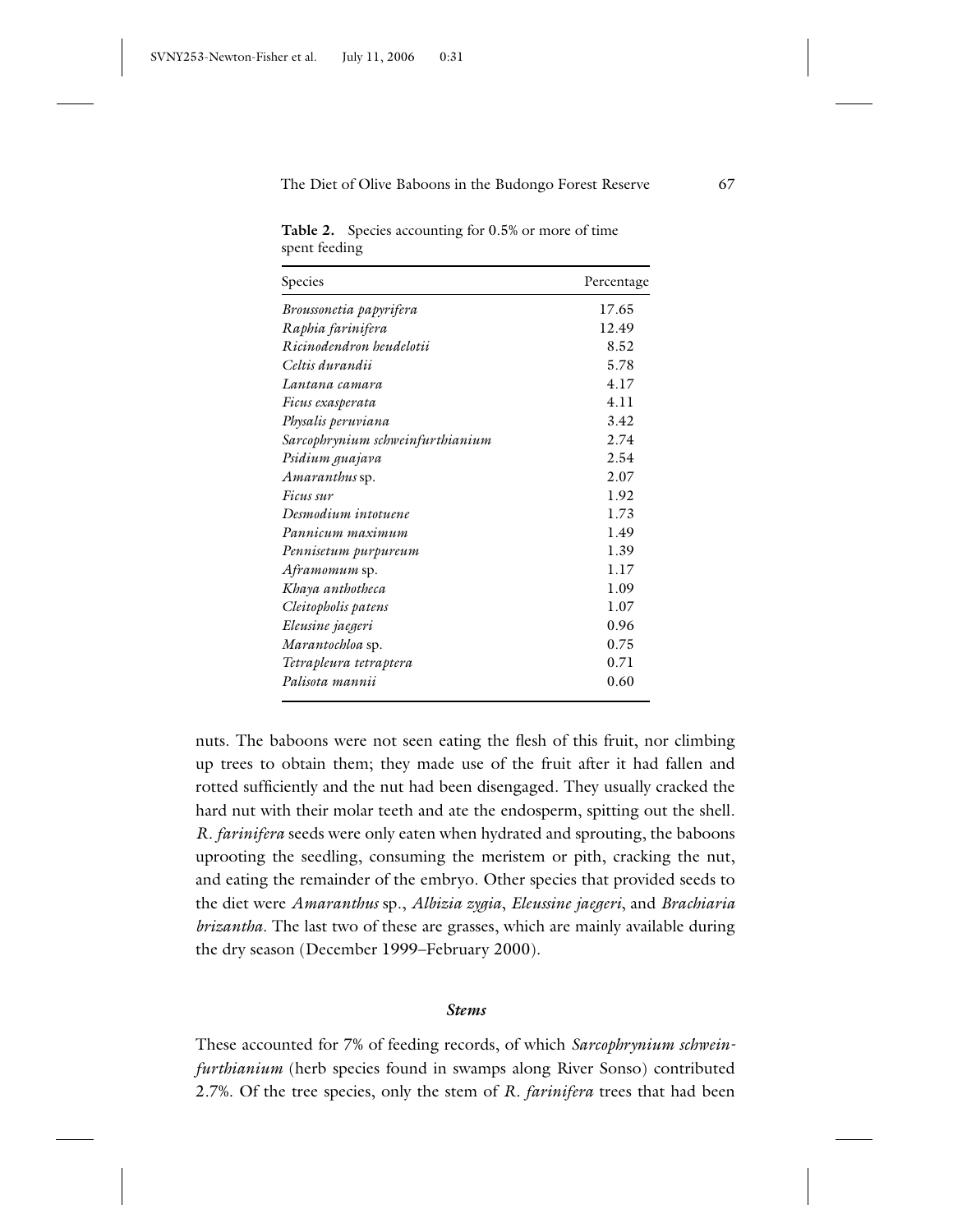

Figure 2. Breakdown of baboon diet by proportion of time spent feeding on each food item.

felled by local people to tap alcohol was consumed. The fermented stems were also consumed by other primates and bush pigs. Other species from which the baboons ate the stems were *Pennisetum purpureum*, *Afromomum*, and *Marantochloa*.

#### *Bark*

The bark of trees was occasionally eaten, in some cases to obtain gums. Bark alone accounted for only 1.6% of the total food. Overall, the bark of *Khaya anthotheca* was the most eaten (1.1%), followed by *F. exasperata* (0.44%). Other species that contributed bark to the diet were *Ficus varifolia* and *Albizia zygia*.

#### *Roots*

These accounted for an average of 1.2% of total food. Herb species formed the highest proportion of these items, including species such as *D. intotuene*, *Aframomum*, *Marantochloa*, and *Aneiloma aquietiale*. Many climbers were also uprooted and the root bark chewed. It was, however, difficult to identify climber species, and these were recorded as unidentified climber species. Of the tree species, the baboons were only recorded feeding on roots of *Ficus* seedlings.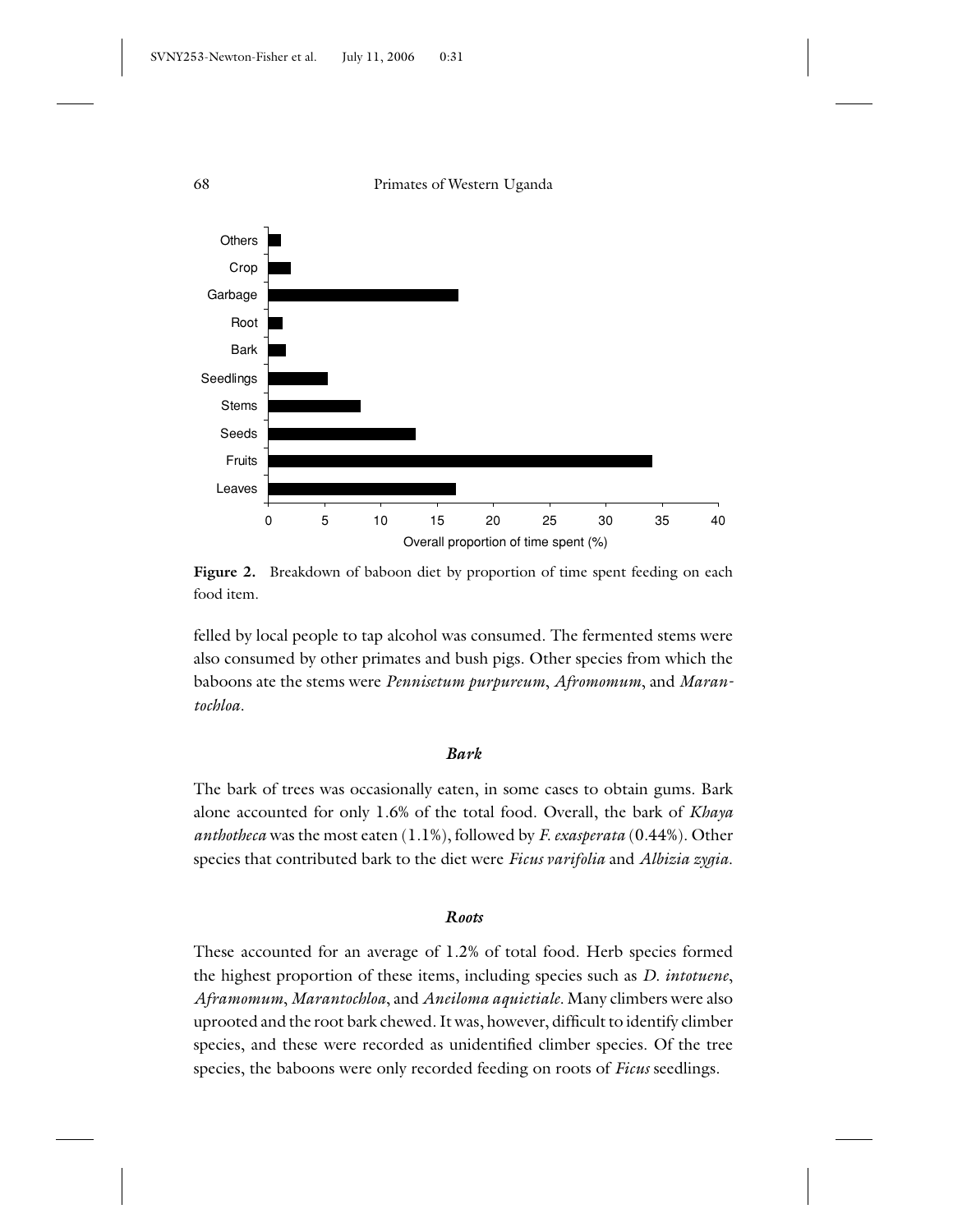#### *Seedlings*

Overall, seedlings accounted for about 5% of the food. Seedlings of *R. farinifera* contributed the whole of this proportion. The baboons uprooted the seedling, stripped off the outer part, and consumed the pith.

#### *Garbage Raiding*

Items raided from garbage accounted for approximately 17% of the overall food. It was difficult to make a concise list of the various items raided from garbage, although it included most of what people in the camp ate and/or any edible item dumped in the garbage pits, ranging from processed food items such as bread, margarine, and biscuits to locally grown food items such as cassava, potatoes, and fruit. Baboons spent as much time feeding on garbage as they did on the most consumed plant species: *B. papyrifera*. It was also noted that the intensity of garbage raiding increased appreciably during the dry season, possibly due to the decline in seasonal availability of plant items (see Figure 3).

#### *Crop Raiding*

This accounted for a very small proportion of the overall feeding recorded (about 2%). Among the primate species, baboons have been reported to be the most notorious crop raiders (Naughton-Treves, 1998). This small proportion can be attributed to the fact that crops were only grown in small gardens belonging to the houses of Budongo Sawmills Limited labor line, which were easily guarded and were not otherwise available to this baboon population.

#### *Other*

Baboons were also observed to feed on other items. These included insects (particularly termites and grasshoppers), birds (and their eggs), and mushrooms. On one occasion, a baboon named "Magezi" fed on chicks of domestic fowls. Mushrooms were encountered seasonally, and were their favorite when encountered.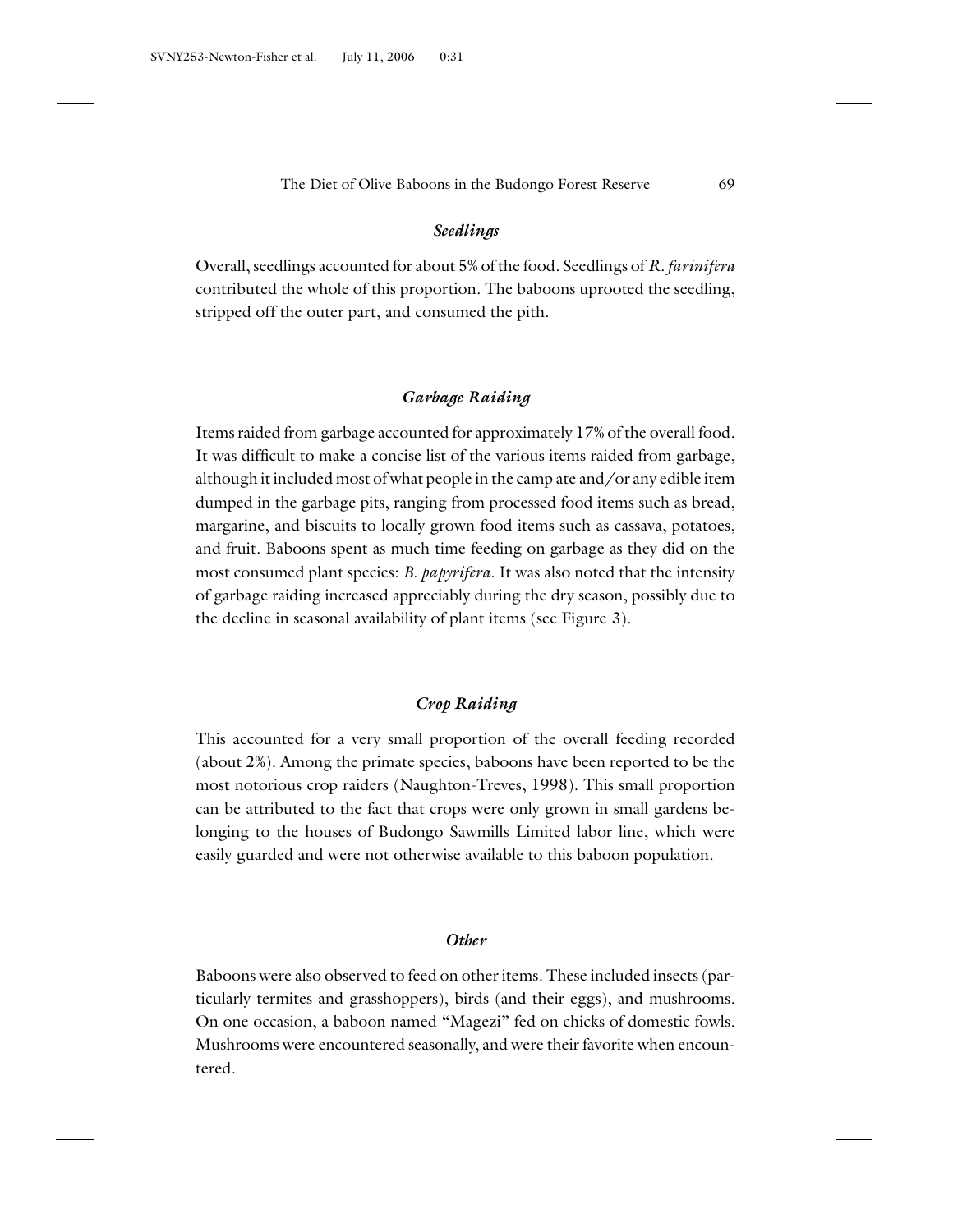#### **Season Changes in Diet**

Baboons feed for longer on fruit and stems in the wet season that in the dry season (fruits:  $U = 22$ ,  $p < 0.05$ ; stems:  $U = 19$ ,  $p < 0.05$ ), but there were no significant seasonal differences in feeding time for leaves, seeds, bark, roots, or seedlings. Diet in the dry season appeared to be broader than in the wet season (Figure 3).



**Figure 3.** Comparison of baboon diets between wet and dry seasons.

#### **DISCUSSION**

The olive baboons of Sonso consumed a variety of food items and broadly appeared to follow a generalist feeding strategy: their diet included, among others, leaves, fruits, stems, seedlings, roots, bark, and animal items. Fruit appeared to be eaten in preference to leaves, stems, and seeds, whenever available, and the high proportion of fruit in the diet appears typical of most *Papio anubis* populations (Table 3).

The baboons fed on the seeds of only a few plant species, mainly *R. heudelotii* and *R. farinifera*. Seeds constitute a class of food item that imposes time and energy costs on would-be consumers. In contrast to fruit, seeds have been selected to avoid destruction during ingestion and gut passage: they may have hard rinds, sticky resins, irritant hairs, or poisonous secondary chemicals. Even if an animal can open such seeds it may not be worth the necessary time and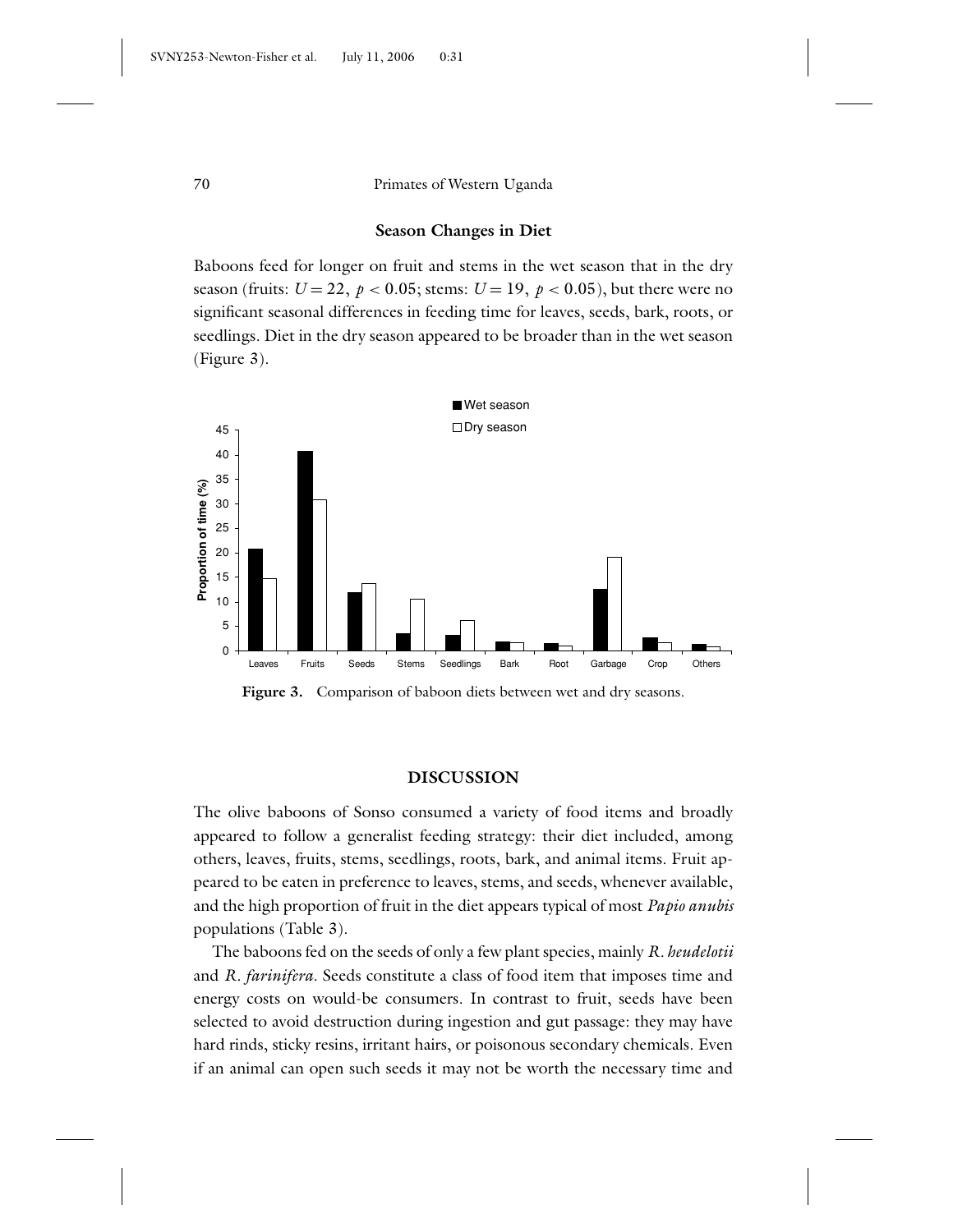**Table 3.** Dietary profiles of olive baboon populations based on proportion of time spent feeding on different categories of food

| Population        | Fruit $(\%)$ | Leaves $(\%)$ | Roots $(\%)$ | Other $(\%)$ |
|-------------------|--------------|---------------|--------------|--------------|
| Bole, Ethiopia    | 41           | 41            |              | 17           |
| Budongo, Uganda   | 47           | 17            |              | 35           |
| Chololo, Kenya    | 23           | 27            | 15           | 35           |
| Gilgil, Kenya     | 10           | 53            | 27           | 10           |
| Gombe, Tanzania   | 49           | 14            |              | 30           |
| Masai Mara, Kenya | 46           | 44            | 8            |              |
| Shai Hills, Ghana | 59           |               | 17           | 16           |

Sources: Data taken from Hill and Dunbar (2002:Table 1), where original sources are indicated, except for Budongo, for which data are from this study.

energy (Raemaekers*et al.*, 1980), particularly if easier food sources are available, which may be the case for the Sonso baboons.

These baboons showed considerable selectivity in the food items they consumed. This was true even for fruit and leaves, items that the baboons fed on the most. The animals were observed to concentrate on leaves and fruits of *B. papyrifera*; fruits of *C. durandii*, *Ficus* spp., and *R. farinifera*; and seeds of *R*. *heudelotii*. Many of the species on which the baboons fed were patchy in their distribution (Newton-Fisher, 1997; Newton-Fisher *et al.*, 2000). *B*. *papyrifera*, for example, was locally abundant but concentrated in areas bordering the old sawmill clearing, while *R. farinifera* is not particularly abundant and is confined to areas of swamp forest. *F*. *sur* and *R*. *heudelotii* also appear to be unevenly distributed in the Sonso region. Targeting patchily distributed species implies considerable selectivity of plant food items by the baboons.

The generalist aspect of the baboon foraging strategy is evident when compared with the feeding behavior of the sympatric chimpanzee population (Newton-Fisher, 1999b). The diet for both baboons and chimpanzees contained a similar number of plant species, which were targeted for at least 0.5% of the time spent feeding (19 species for baboons, 17 species for chimpanzees). But while these species accounted for 93% of chimpanzee feeding time, they represented only 75% of baboon feeding time. Furthermore, the baboons did not focus their efforts as noticeably as did the chimpanzees on the most commonly consumed plant species (Figure 4).

The data also suggest limited overlap in the diets of the two species. *F. sur*, the top-ranked dietary item for chimpanzees (23% of feeding time), accounted for only 1.9% of baboon feeding time while *R. farinifera* (fruit, seed, stems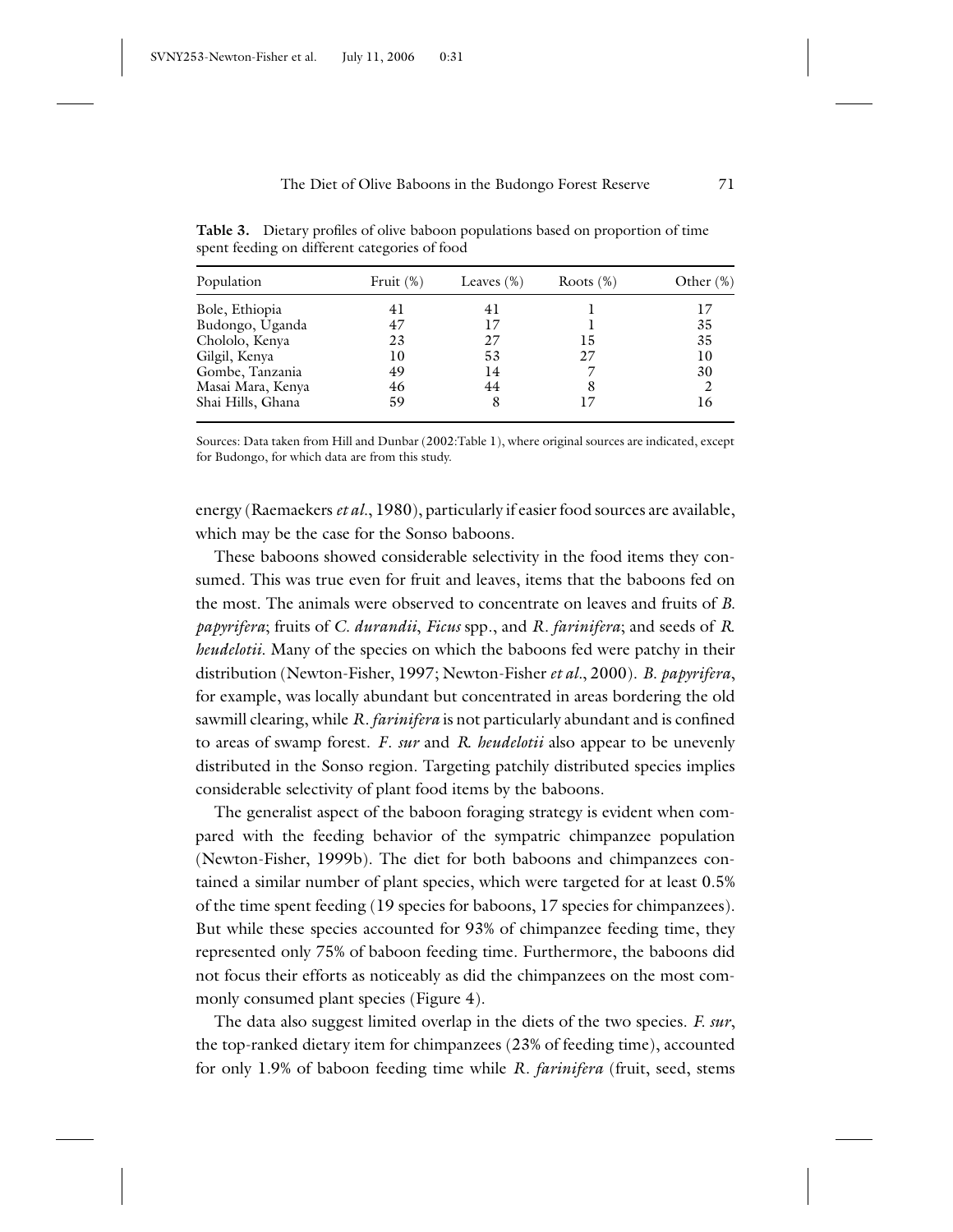

Figure 4. Comparison of top-ranked (by % feeding time) food species for sympatric baboon and chimpanzee populations. All species that accounted for 0.5% or more of feeding time are included.

and seedlings) for 12.5% of their feeding time, but chimpanzees fed on this species for only 0.6% of their feeding time (eating only the rotten wood). Only six of the species that were targeted by baboons for at least 0.5% of the time spent feeding were similarly targeted by chimpanzees. Both species spent considerable time feeding on the fruit and leaves of *B. papyrifera* (baboons: 17.7%; chimpanzees: 22.7%), as well as the fruit of *C. durandii* (baboons: 5.8%; chimpanzees: 8.4%) and that of *F. exasperata*, although baboons also targeted the roots of this species (baboons: 4.1%; chimpanzees: 2.2% of total feeding time targeting this species). These comparisons suggest that feeding competition between baboons and chimpanzees is unlikely to be important. Any scramble competition is most likely to occur with either *B. papyrifera* or *C. durandii*, but the first of these is a locally abundant, highly productive exotic and the second is common throughout the region (24% of the Sonso region is *Celtis*-dominated mixed forest; Newton-Fisher, 1997). Baboons spent little time feeding on the fruit of the fig species *F. sur* (1.9%) and *F. mucuso* (0%), which are important